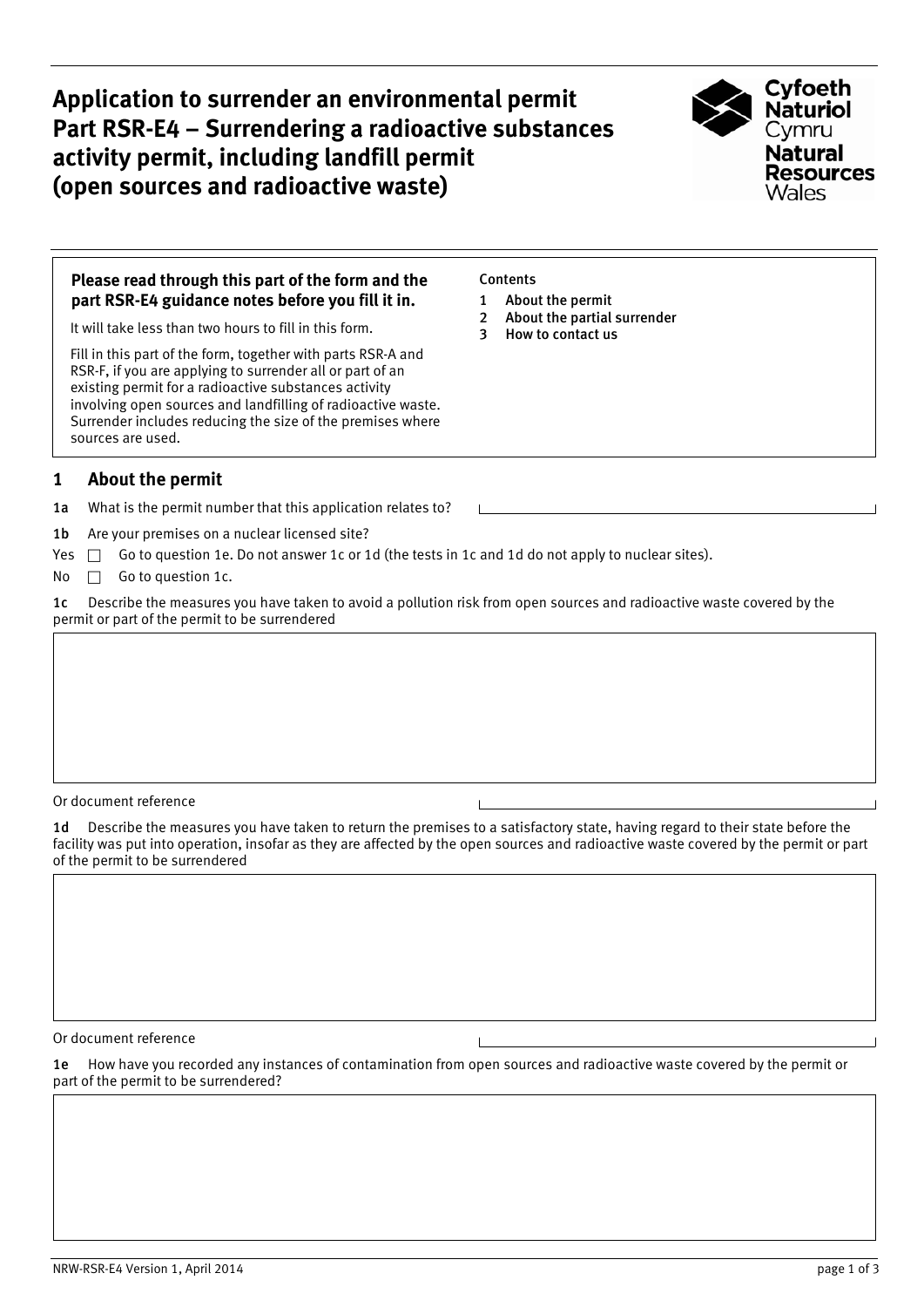<span id="page-1-0"></span>

| $\mathbf{1}$ | About the permit, continued                                                                                                                    |  |                           |  |  |
|--------------|------------------------------------------------------------------------------------------------------------------------------------------------|--|---------------------------|--|--|
| 1f           | Are you applying to surrender all or part of the permit?                                                                                       |  |                           |  |  |
|              | All of the permit                                                                                                                              |  | Fill in part RSR-F        |  |  |
|              | Part of the permit                                                                                                                             |  | Go to question 1g.        |  |  |
| 1g           | If you are applying to surrender all of the permit, confirm that all open sources and radioactive waste have been removed from<br>the premises |  |                           |  |  |
|              | All open sources and radioactive waste removed                                                                                                 |  |                           |  |  |
|              | Some open sources or radioactive waste remain                                                                                                  |  | Please give details below |  |  |
|              |                                                                                                                                                |  |                           |  |  |

# **2 About the partial surrender**

# 2a Tick the relevant boxes to show which radioactive substances activities will be surrendered and which will continue

| Schedule 23<br>Part 2<br>paragraph<br>reference | Description                                                                                                                                                                      | Surrender | Continue |
|-------------------------------------------------|----------------------------------------------------------------------------------------------------------------------------------------------------------------------------------|-----------|----------|
| 11(2)(a)                                        | Keep or use radioactive material in the form of sealed sources on premises used for the<br>purposes of an undertaking                                                            |           |          |
| 11(2)(b)                                        | Dispose of radioactive waste in the form of sealed sources on or from premises used for<br>the purposes of an undertaking                                                        |           |          |
| 11(2)(c)                                        | Accumulate radioactive waste on or from premises used for the purposes of an<br>undertaking                                                                                      |           |          |
| 11(4)(a)                                        | Receive radioactive waste in the form of sealed sources for the purposes of disposing of<br>them                                                                                 |           |          |
| 11(5)(a)                                        | Keep or use mobile radioactive apparatus in the form of sealed sources for testing,<br>measuring or otherwise investigating any of the characteristics of substances or articles |           |          |

2b Give a description of which parts of the radioactive substances activities will be surrendered and which will continue

 $\mathbf{I}$ 

Or document reference

2c Describe why you want to make the changes